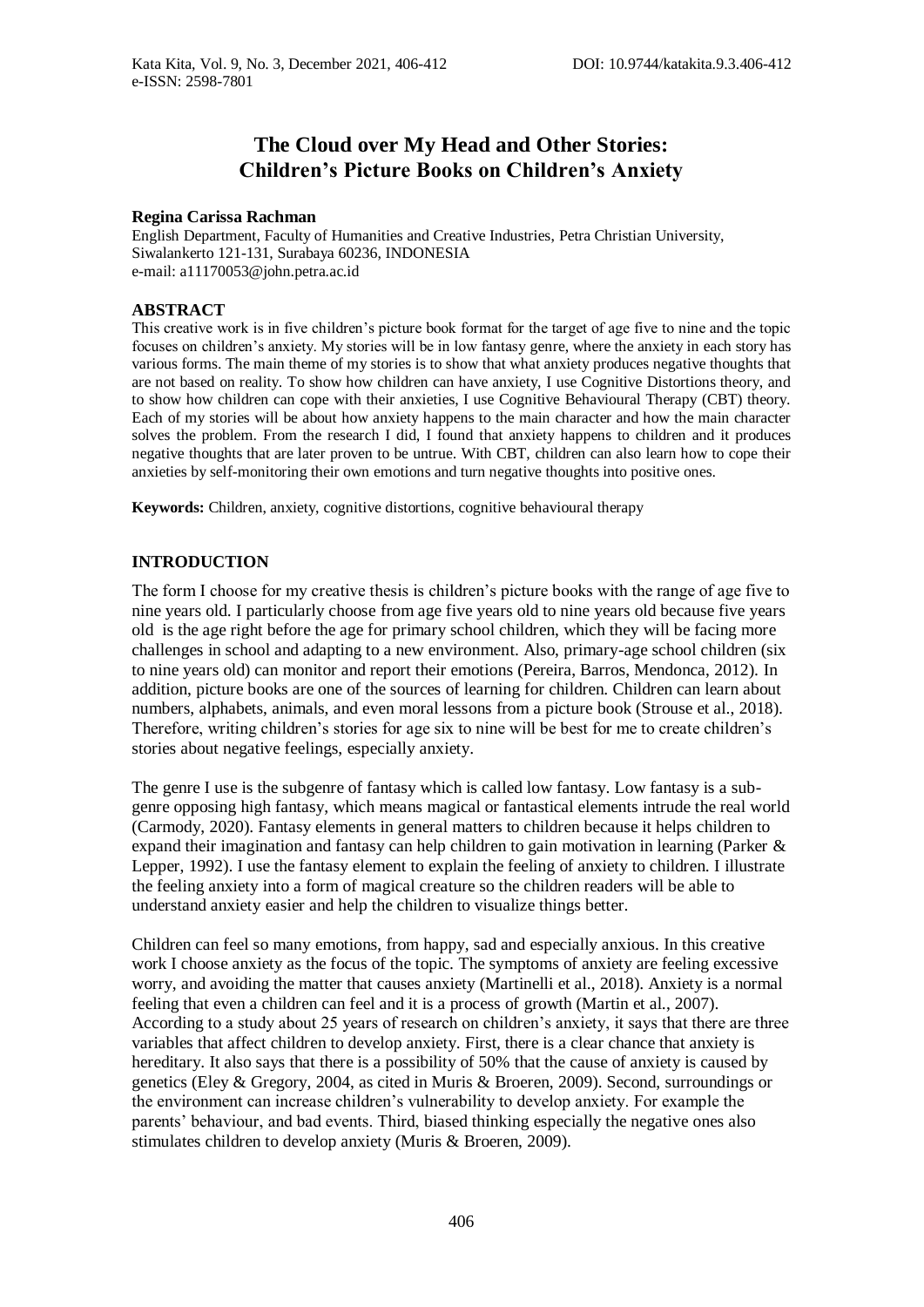#### **Rachman:** The Cloud over My Head and Other Stories: Children's Picture Books on Children's Anxiety

Although there are many studies about children's anxiety, there is a stigma towards children with mental health issues. There is some evidence that people have negative perspective towards children with mental health issues and some reported that children with mental health issues have been excluded from their peers (Heary et al., 2017). A study also mention that parents often have negative perception about their child receiving mental health treatment. They are afraid that their children would not be considered normal anymore if they receive mental health treatment. Thus, they do not search for help to help the children to cope with anxiety (Chavira et al., 2017). From the research, I conclude that the topic of children's anxiety needs to be discussed because it happens commonly among children and there is still negative perception about mental health.

The theories used in this creative work are the theory of Cognitive Distortions and Cognitive Behavioural Therapy (CBT). First, the theory of Cognitive Distortions by David Burns as a part of Cognitive Therapy Theory by Aaron Beck. Taken from the book *Cognitive Therapy of Anxiety Disorders,* cognitive therapy studies how thoughts can affect emotional state. To Aaron Beck, anxiety is described with a basic idiom, "the way you think affects the way you feel." (Clark & Beck, 2010, p.31) This idiom means that our minds have the power to influence ourselves to be calm or anxious. Thus, cognitive distortion is why people can think negatively. Cognitive distortions happen when we see the neutral world and process it in our minds. That internal dialogue will affect our mood, not real events. If we have bad thoughts about the events, our emotions will be worse (Burns, 1980).

This creative work uses five types of cognitive distortions: All-Or-Nothing Thinking, Overgeneralization, Jumping to Conclusion, Magnification, Emotional Reasoning. All-Or-Nothing Thinking happens when we have tendency to evaluate ourselves in a very extreme way. This thinking makes us refuse to make any small mistakes and believe that we are failures. Overgeneralization happens when a bad incident happens in our lives, we tend to think that bad events will happen to us again and again. Jumping to conclusion is when we make unreasonable negative conclusions that are not based on the real situation. Magnification happens when we see our failures and exaggerate their significance. Emotional Reasoning is when we take out emotions as the only truth. Cognitive distortions are not based on reality and are very misleading. How the theory will be applied to the story is by showing that each of the cognitive distortions type will be the base of the anxiety of each main character of each story.

Second, this creative work use Cognitive Behavioural Therapy (CBT) as the solution of the cognitive distortions. CBT has a goal which is cited in the book, "The overall purpose of cognitive behaviour therapy is to increase self-awareness, facilitate better self-understanding, and improve self-control by developing more appropriate cognitive and behavioural skills (Stallard, 2002, p.7)." CBT helps to identify dysfunctional thoughts that are originally negative into functional cycle which is more positive, and functional cognitions. The example of CBT is changing dysfunctional cycle, which is having overly negative thoughts, unpleasant feelings, and avoidance behaviour into functional cycle, which is having more balanced thoughts, pleasant feeling, and confront behaviour. In my stories, each of the characters will learn how to acknowledge their negative thoughts and anxiety and then learn how to change their behaviour from avoiding things into confronting things that they want. Instead of staying passive doing nothing and have negative thoughts, my main characters try to do something about it.

The interest in using CBT for children has grown for the past years. This is shown by numbers of reviews saying CBT is useful and effective for the treatment of children with psychological problems (Kazdin & Weisz, 1998; Roth & Fonagy, 1996; Wallace et al., 1994, as cited in Stallard, 2002; Minde et al. , 2010). For further illustration, a study conducts CBT for 37 anxious children age 3-7 and they want to see if CBT is really effective for younger children.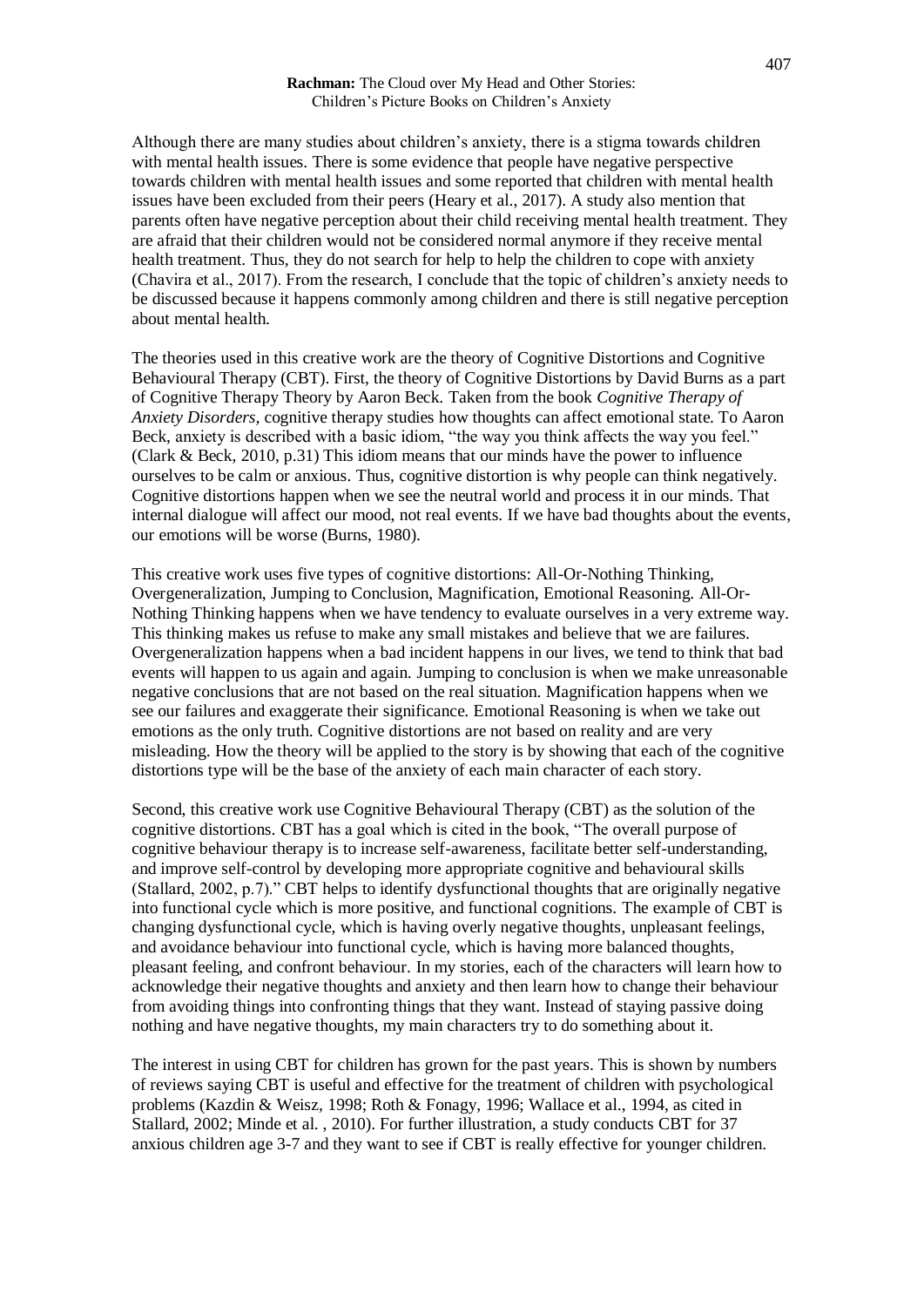After doing individual treatment and help from active parents, it is proven that children's psychological state improved significantly (Minde et al., 2010).

I will create five stories to deliver my topic regarding children's anxiety. Each of my characters will go through anxiety because of cognitive distortions. They will be facing situations where they make mistakes, receive refusals, go through new experiences, have arguments, and face changes. I will show that these are the things that trigger children's anxiety. When they face this problem, they will learn to accept their negative feelings first and then they will acknowledge and understand how to manage their negative feelings.

### **CONCEPT OF CREATIVE WORK**

#### **Theme**

My stories will focus on the anxiety my characters have. In this project, I want to show that feeling anxious is normal and to show that what anxiety does is producing unrealistic negative thoughts. My five main characters will experience anxiety through various cases. The theme application can be seen from how my main characters feel anxious and have unrealistic negative thoughts. Through the process, they will acknowledge their own anxiety, learn about it, and learn how to cope with it. In the end, the negative thoughts they have are not true. When they do not believe in themselves, the anxiety stops them from doing things they want.

#### **Plot**

#### 1. The Perfect Plan

Robin is a perfect planner so she does not make mistakes. She is going on a picnic at the Faraway Park with her dog, Booper and her friends, Fred, and Fiona. On the way to the picnic, she comes across a small, lizard looking creature. The creature can produce big bubbles and through those bubbles, Robin sees herself failing her own picnic plan. She checks everything and everything is fine. Then, Robin and her friends set up the picnic mat and lunch, but suddenly Booper gets loose from his leash and destroy everything. The weather also suddenly turns bad and they cannot do anything about it. Robin blames herself for being such a bad planner, but then see sees that everyone makes mistakes. She understands that everyone can make mistakes and it is fine to do so.

#### 2. The Cloud over My Head

Ken is worried that he cannot make friends in his first day of school. When he is worried, a cloud appears over his head. At first, it is very small and cute. Then at school, he accidentally embarrasses himself in front of the class and everybody laughs. Since then, he believes that no one wants to be friends with him. The cloud over his head gets bigger and bigger. Ken gets really sad and worried. At home, Ken tells her Mother about what happens to him. His mother tells him to give it some time. Then, during the welcoming party, there is running game going on. Ken is good at running so he joins the race. He wins the game and then his classmates starts to want to be friends with him

#### 3. Tangle of Worries

Sean breaks Charlotte's favorite bunny doll. Charlotte feels upset and Sean feels guilty. Sean begins worrying and a single black thread comes out from his chest. At first, he is very confused about what it is and he does not know what to do. He tries to cut it, but it does not work so he ignores it. And then when he meets Charlotte once again, he tries to greet her, but Charlotte does not want to talk to him. Because of this, Sean's thread is getting longer and longer. Sean sends her an apology letter before he gets buried inside the tangle of thread. Charlotte receives his letter and she goes to Sean's house to check on Sean. She helps Sean to get out from the tangle of the thread. Sean apologizes and Charlotte feels sorry for ignoring him.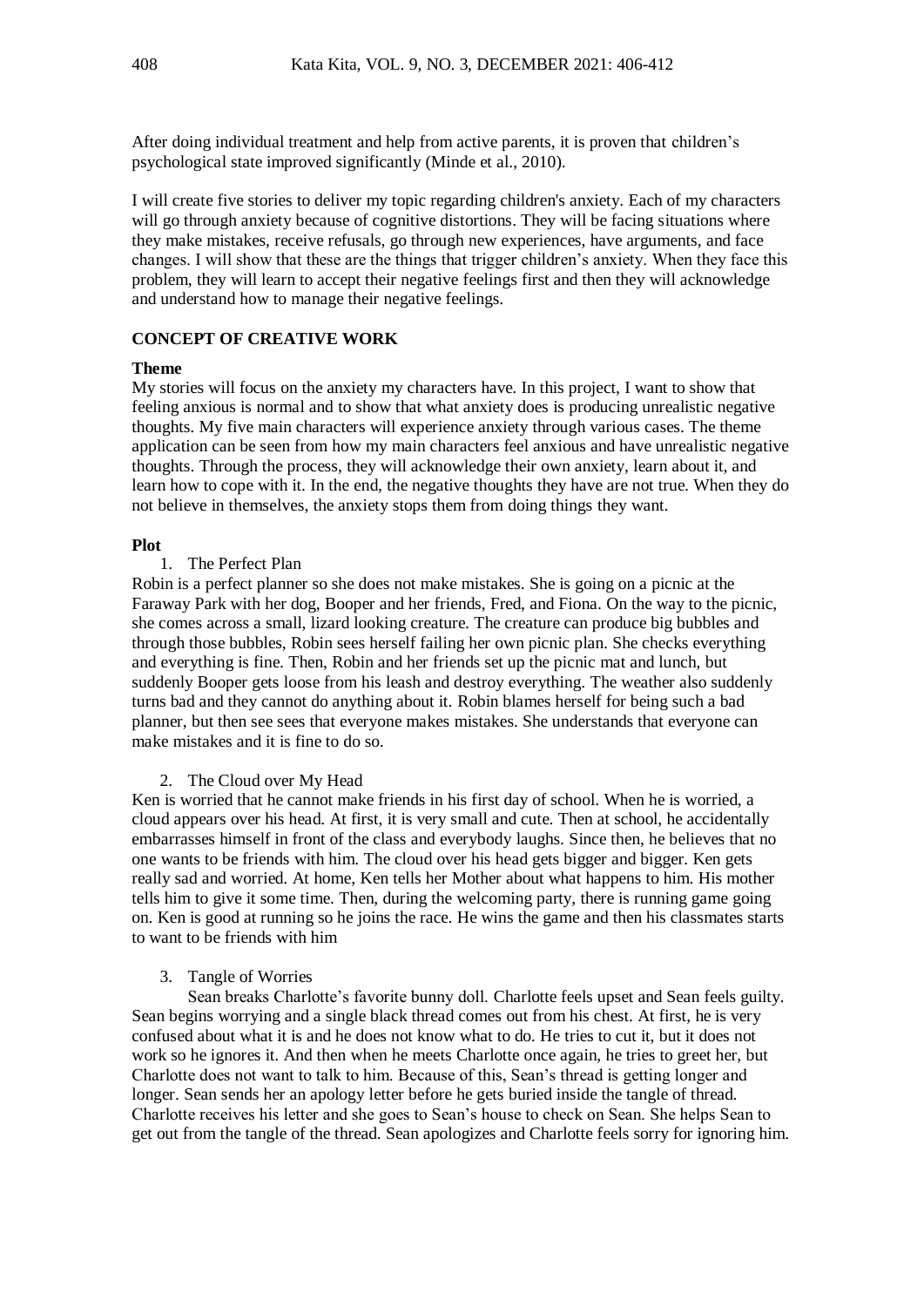#### **Rachman:** The Cloud over My Head and Other Stories: Children's Picture Books on Children's Anxiety

She then cut Sean's thread and Sean also cut Charlotte's thread. Then they become best friends again.

### 4. The First Piano Concert

Anna loves to play piano, but she has a 'worry'. She is worried that her piano performance is going to fail and everybody will hate her. At first, the worry is very small and harmless. Anna makes a lot of mistakes during practice and the concert is only a few days away. The 'worry' grows bigger and bigger and it stops her from playing piano. She thinks that she cannot do this anymore. Anna also has a piano partner named Allen. One day before the concert, Allen notices that Anna has a 'worry'. Then Allen approaches her, then shows that on his palms, there is a small 'worry'. It turns out that Allen is also a bit worried about the concert. Anna feels she is not alone anymore, she can now talk about her worries. The next day, the performance goes well and Anna manages to cope with her anxiety.

### 5. Karen and the Shadow

Karen promises her parents to sleep by herself, but on her first day of trying, she sees the Shadow in her room and she feels so scared. Because of the fear, she believes that she is in danger, that the Shadow might eat her. She also tries to turn on the lights, but she cannot sleep. Days go by and it gets worse. Karen tells this to her friend, Maya and Karen gets an idea to sleepover at Maya's house. Karen then goes to Maya's house. At night, they can see beautiful stars through the window in Maya's room. Then, Karen tells her parents about the stars and they buy her star stickers to help Karen sleep. After that, her room is not that dark anymore. Karen finally has the courage to talk to the Shadow. After talking to the Shadow, she realizes that the Shadow is not that scary. Karen then learns to live with the Shadow.

### **Main Characters**

- Robin
	- Age : 8 years old

She has long brown hair. She wears colorful clothes. She is very diligent and a delicate child. She likes to work hard and try to organize everything. Being a hard worker is the only thing she can do so when she makes a mistake, she immediately feels like a failure.

 $\bullet$  Ken

### Age : 6 years old

A first year elementary student. A rather shy and plain looking boy. He really likes superheroes and get inspired from them. Deep down inside, he wants to overcome his troubles just like the superheroes he likes.

- Sean
	- Age : 9 years old

Sean has short black hair. He has big energy to do things all day and sometimes he is a little bit selfish. Sean does not like losing, but once he thinks that Charlotte might hate him, he does his best to be friends with Charlotte again.

- Anna
	- Age : 9 years old

Anna has brown hair and her hairstyle is bun. Anna is a shy kid. Anna has been learning piano since 5 years old. She loves to play piano and she wants to make her mother proud, but she is afraid she will fail. She has many worries.

Karen :

### Age : 8-year-old child.

All the time she has been sleeping together with her parents. Since she is old enough to sleep by herself, her parents want her to sleep by herself. Karen is determined to sleep by herself so she can be independent. But because this is her first time, she is scared of it.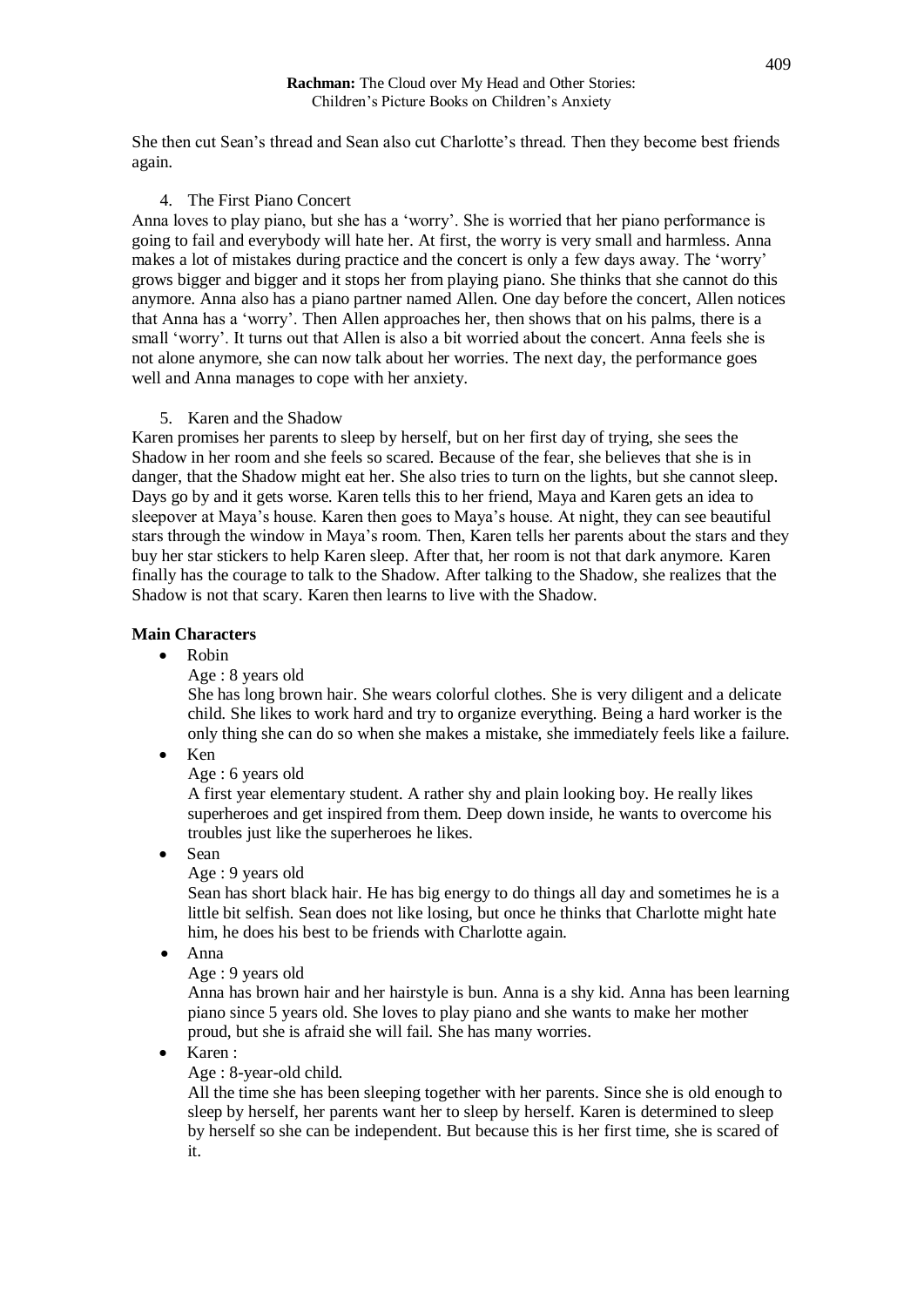### **Anxiety Form**

- $\bullet$  1<sup>st</sup> story: A small-white-lizard-looking creature. This creature looks very cute and harmless. It can produces big bubbles and in the bubbles, the main character, Robin can see herself doing mistakes.
- $\bullet$  $2<sup>nd</sup>$  story: Cloud At first, the cloud is very small and white, but as my main character, Ken gets very anxious, the cloud will get bigger and bigger. It will get darker and also grumpier. Eventually, when Ken's emotion bursts out into sadness, the grumpy cloud will produce rain.
- $\bullet$  3<sup>rd</sup> story: Thread

When the characters in this story, Sean and Charlotte, get anxious or worried, a single black thread will come out from their chest. As the thoughts get busy and full of worry, the thread will get longer and longer. At first, Sean needs to hide the thread inside his small pocket, but eventually, it will grow longer until Sean gets buried inside the tangle of thread.

 $\bullet$  4<sup>th</sup> story: Blob looking creature

The characters named Anna and Allen have a 'worry' in form of a blob. At first, it is very small like in the size of the palm, but then when Anna gets very afraid that she is going to fail her piano performance, the blob gets bigger and bigger. When it gets bigger and overwhelming, the blob can do action. In Anna's case, the blob stops her from playing piano.

 $\bullet$  5<sup>th</sup> story: The Shadow

The Shadow shows up when the main character, Karen is afraid to sleep on her own in her room. This creature has a big, overwhelming figure with big eyes staring at Karen every night. It can talk and actually the Shadow is there with no harmful intention. The Shadow just want to say that the dark can be dangerous because we cannot see anything in the dark. In the end, the Shadow will be just there to say its concern to Karen.

### **Conflict**

In this creative work, there will be internal conflict and minor external conflict. Internal conflict happens when the characters having struggle within themselves. The internal conflict focuses on psychological struggles and caused by their own emotions, and conflicted desires (MasterClass, 2020). Internal conflict is an important element to make the character comes into life and more sympathetic (Mcnulty, 2019). The internal conflicts will happen to each of the stories as my main characters dealing with their own anxiety.

Meanwhile external conflict is a type of conflict that make the character have odds with things outside themselves. The type of external conflict that I will use is character vs. character. It happens when two characters are at odds with each other (MasterClass, 2020).

## **CONCLUSION**

The purpose of my creative work is to show the causes of why children can have anxiety especially and how the children can cope their anxiety. Each of my character has anxiety. All the story shows that anxiety can lie and makes humans and even children to think unrealistic negative thoughts. This creative work showes that the negative thought the main characters have, end up not true and anxiety can stop them from doing the thing they want. This creative work also shows that the characters feel better after they acknowledge and learn about their own anxiety.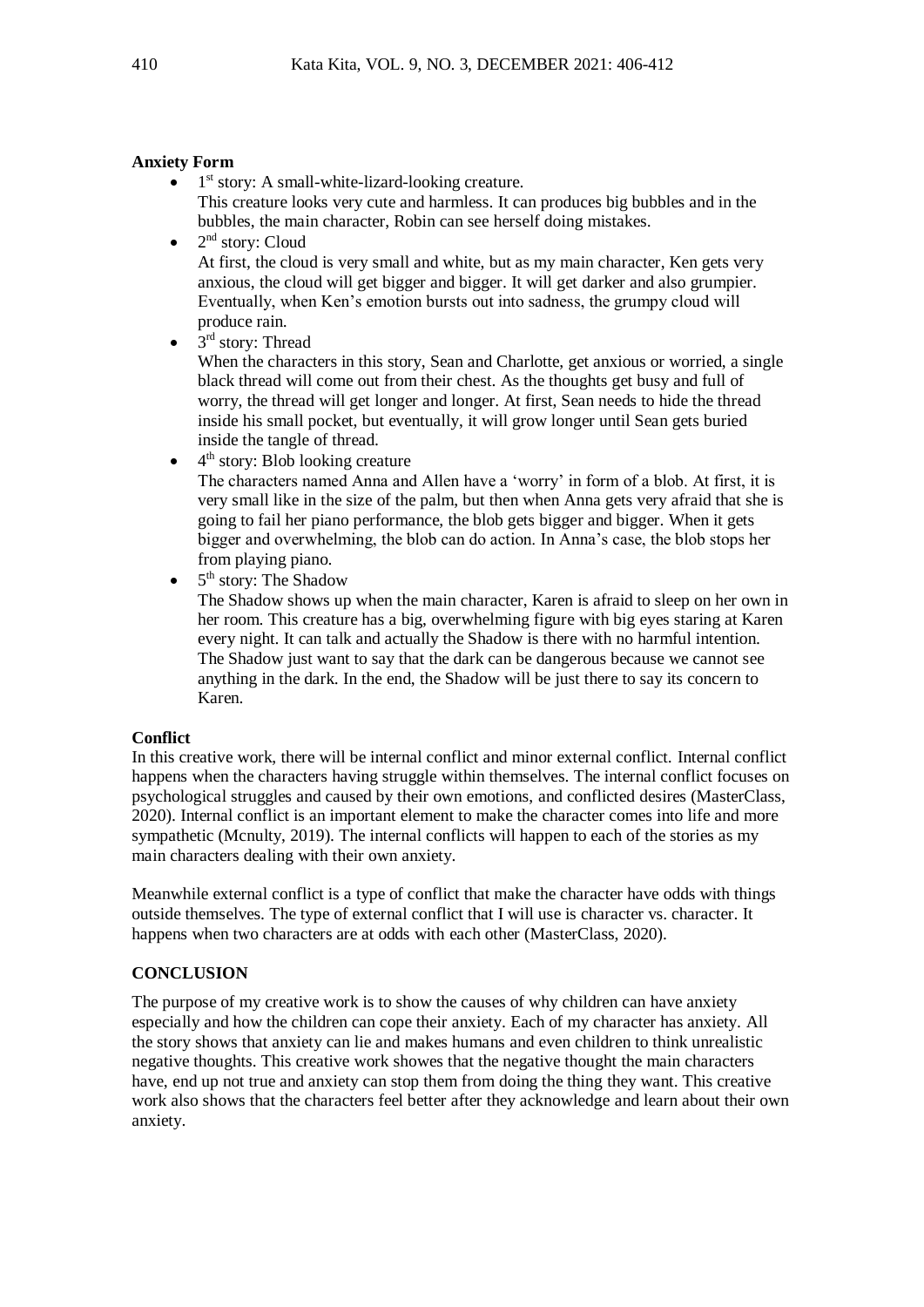**Rachman:** The Cloud over My Head and Other Stories: Children's Picture Books on Children's Anxiety

In the first story, Robin feels like a failure after making a single mistake, but then she understands that everybody makes mistakes. In the second story, Ken believes that no one wants to be friends with him, but then after showing his talent, he finds out that his classmates want to be friends with him. In the third story, Sean is worried that Charlotte does not want to be friends with him anymore, but he then finds out that Charlotte still wants to be friends with him. In my fourth story, Anna is afraid that she will fail the piano concert, but in the end, she gives the best piano performance ever. In the fifth story, Karen is afraid of the Shadow. She thinks that the Shadow might eat her, but turns out the Shadow is not scary and harmful at all. In these stories I show that the main characters acknowledging their own anxiety. After that, they learn that their negative thoughts are not true so they can cope with it. Until then they have better thoughts and feel better.

#### **REFERENCES**

Burns, David. (1980) *Feeling good the new mood therapy*. William Morrow and Company, Inc.

- Carmody, A. (2020, June 9). *High fantasy vs low fantasy: A detailed guide*. https://fantasybookfanatic.com/high-fantasy-vs-low-fantasy-a-detailed-guide/.
- Chavira, D. A., Bantados, B., Rapp, A., Firpo-Perretti, Y. M., Escovar, E., Dixon, L., … Palinkas, L. A. (2017, May). Parent-reported stigma and child anxiety: A mixed methods research study. *Children and youth services review.* https://dx.doi.org/10.1016%2Fj.childyouth.2017.03.013
- Clark, D. A., & Beck, A. T. (2011). *Cognitive therapy of anxiety disorders: Science and practice*. The Guilford Press.
- Martinelli, K., Cohen, Y., Kimball, H., & Miller, C. (2018). *Understanding anxiety in children and teens*. Child Mind Institute.
- MasterClass. (2020, November 8). *Sharpen your writing skills: Internal vs. external conflict and 3 tips for adding conflict to your writing - 2021*. MasterClass. https://www.masterclass.com/articles/sharpen-your-writing-skills-internal-vs-externalconflict.
- McNulty, B. (2019, August 13). *External and internal conflict: Examples and tips*. Now Novel. https://www.nownovel.com/blog/difference-external-internal-conflict-writing/.
- Minde, K., Roy, J., Bezonsky, R., & Hashemi, A. (2010, May). The effectiveness of CBT in 3-7 year old anxious children: Preliminary data. *Journal of the Canadian Academy of Child and Adolescent Psychiatry.* https://www.ncbi.nlm.nih.gov/pmc/articles/PMC2868557/
- Parker, L. E., & Lepper, M. R. (1992). Effects of fantasy contexts on children's learning and motivation: Making learning more fun. *Journal of Personality and Social Psychology*, *62*(4), 625–633. https://doi.org/10.1037/0022-3514.62.4.625
- Pereira, A. I. F., Barros, L., & Mendonça, D. (2012). Cognitive errors and anxiety in school aged children. *Psicologia: Reflexão e Crítica*, *25*(4), 817–823. https://doi.org/10.1590/s0102-79722012000400022